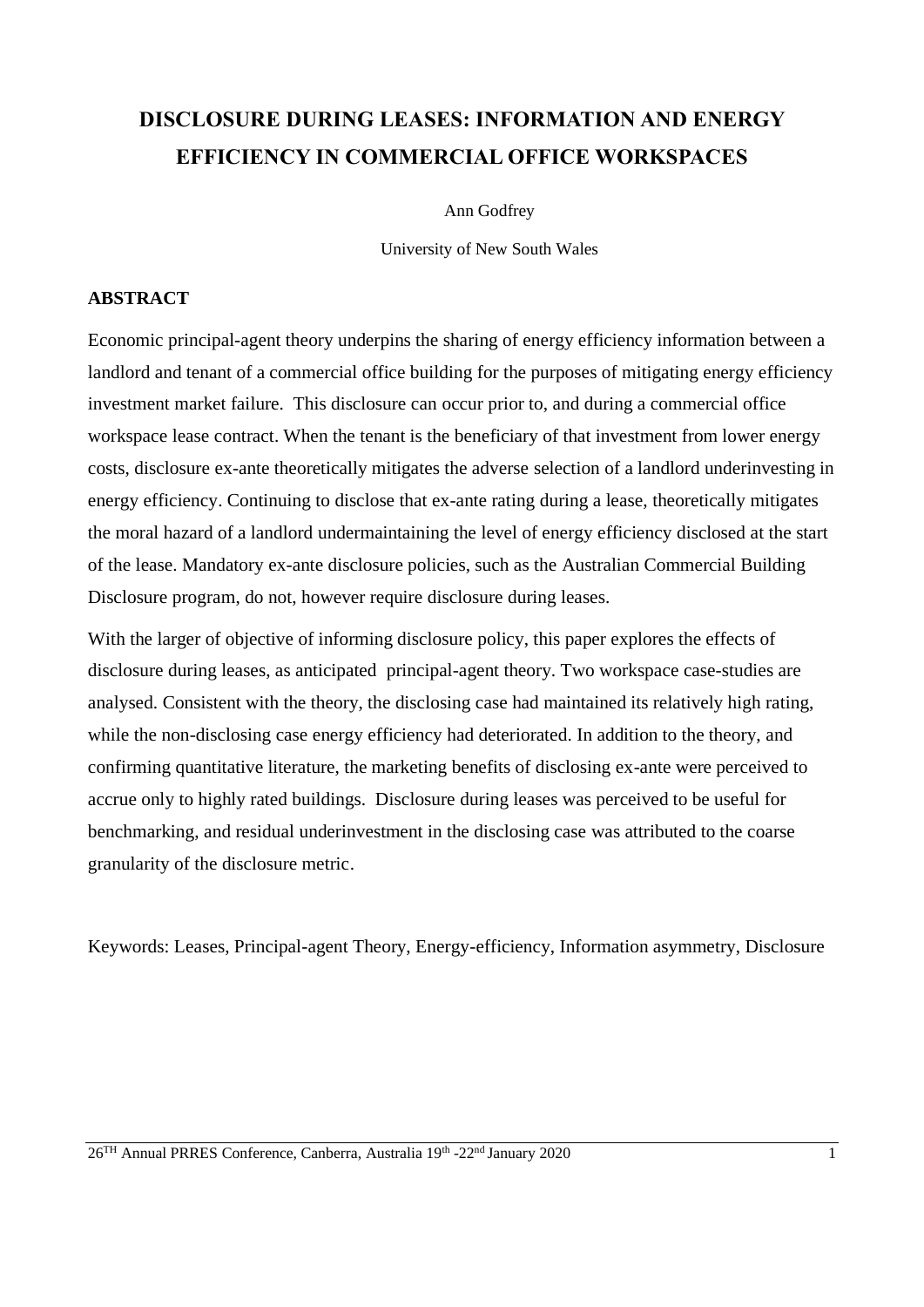### **INTRODUCTION**

Given that most of the world's buildings are not new, it is the reduction of the energy used in existing buildings that can have the greatest impact upon reducing the global carbon footprint of buildings (Yaron and Noel 2013; Deng et al. 2014; Kolokotsa and Santamouris 2014). One strategy to reduce carbon emissions is to improve the energy efficiency of commercial office buildings (Hong et al 2015).

Energy efficiency refers to consuming less energy while providing the same level of services or useful output (Patterson, 1996). Barriers to investing in the energy efficiency of commercial office buildings include principal-agent problems that have been described as the "landlord-tenant" problem or "splitincentives" (Economidou 2014).problems.

A principal, contracts with an agent, to act on its behalf. Problems occur when that principal and agent have differing incentives and differing access to information (Eisenhardt 1989). Applied to an investment in a commercial office building, the principal is the tenant who rents a commercial office workspace, and the agent is the landlord who provides the tenant with a workspace on his behalf. When the landlord is the investor in energy efficiency but the tenant the beneficiary, that landlord lacks the incentive to invest. The result is "underinvestment", meaning levels of investment below that which is pareto-optimal. The remedy for such energy efficiency market failure is information (Allcott and Greenstone 2014).

"Disclosure" here refers to the sharing of information about a building, or a workspace tenancy contained within that building, between landlord and tenant. The disclosure of an energy efficiency or eco-certification rating prior to a lease (henceforth ex-ante disclosure), theoretically mitigates the principal-agent problem of adverse selection (Acil Allen 2015). Continuing to disclose that ecocertification rating during the leases theoretically mitigates the principal-agent problem moral hazard, here being that of the landlord failing to maintain the rating the building achieved at lease commencement.

There are numerous international ex-ante disclosure programs and a large body of literature including that by Fuerst and McAllister (2011) identifying their negligible affects, as a signal of future energy costs, upon eliciting sales and lease premia. There has, however been little, or none this researcher could find, into the effects of continuing to disclose ex-ante ratings ex-post. With the larger objective of informing disclosure policy, this paper aims to fill that gap by exploring, qualitatively through case-study thematic analysis, disclosure during leases.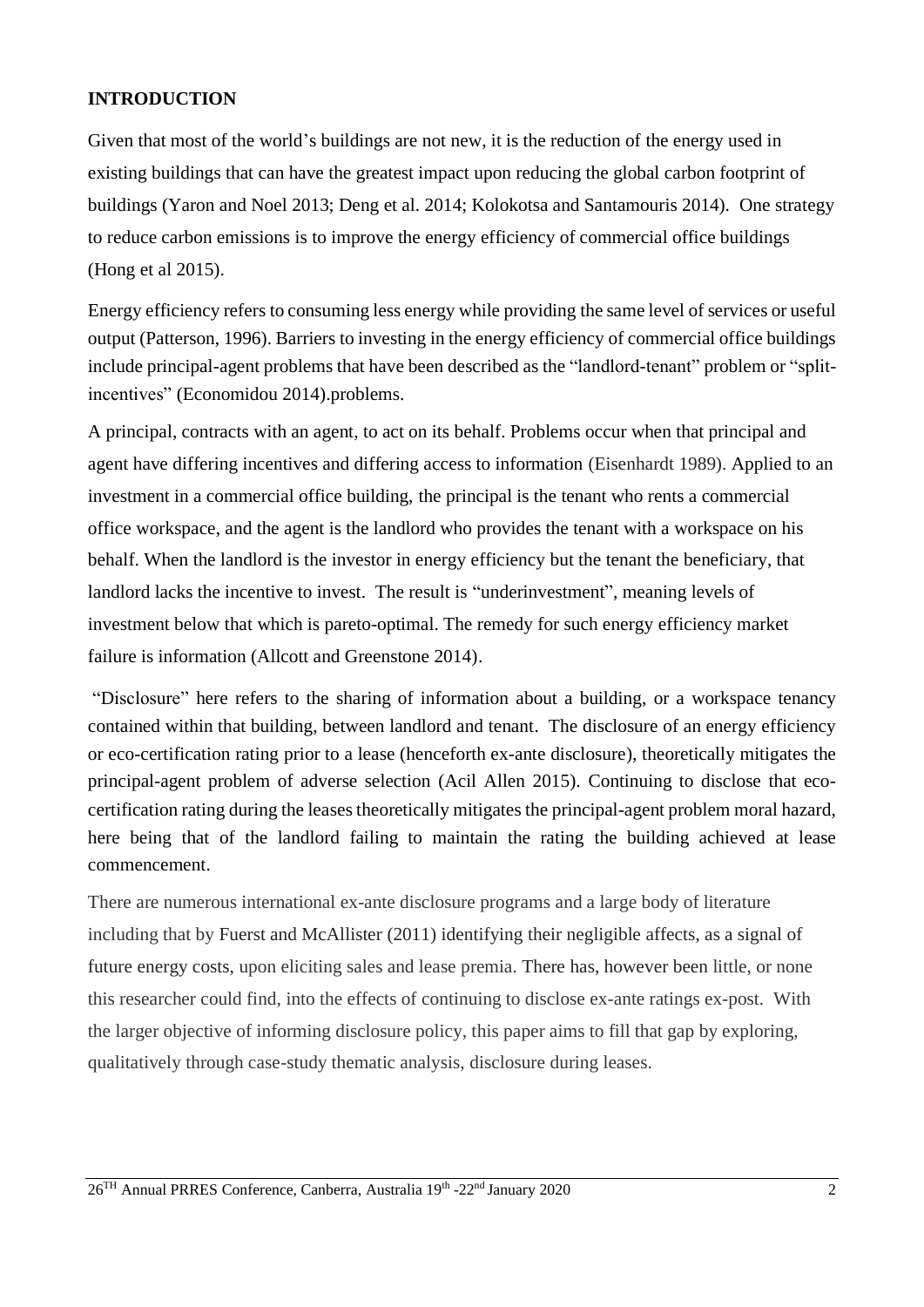#### **LITERATURE REVIEW**

A body of empirical work measures principal-agent problems between landlord and tenant using a common method. It compares levels of energy performance in a tenure type susceptible to a principal-agent problem, with energy performance in a tenure type not susceptible to that problem, such as owner-occupancy. Energy performance is either a change in the measure of energy efficiency, or in energy consumption. A measure of energy consumption is one from which a calculation of energy efficiency can be made, while controlling for the level of service provided.

In the residential sector, Gillingham et al. (2012) found that Californian homeowners who paid to heat their homes themselves are 20 percent more likely to invest in energy efficiency, and insulate their ceilings than were those tenants whose heat was included in a contract gross with energy utilities. Furthermore, they found that those who paid for their own energy were 16 percent more likely to change their heat settings at night to lower their energy consumption. In the commercial sector, Jessoe et al. (2019) found that those firms who paid for their own electricity used 14 percent less electricity energy than those whose energy utilities were included in their lease contracts.

A distinction needs to be made between two different principal agent problems because each has a different disclosure remedy. Molho (1997) describes the problem of adverse selection as one of precontractual opportunism. In our case that contract is a commercial office workspace lease. If exante, a prospective tenant knows less about the energy efficiency of the base-building than does a prospective landlord, then theoretically, that landlord lacks the incentive to invest in that building's base-building energy efficiency at pareto-optimal levels.

Not knowing whether the building has above average energy efficiency, a sufficiently sceptical prospective lessee will be prepared to pay no more than average for that energy efficiency. The prospective lessor anticipating as much, will in turn, not be prepared to invest more than average in energy efficiency. And if this process is repeated, in the manner described by Akerlof (1970) then the market becomes filled with "lemons." Removing the information asymmetry by disclosing exante theoretically arrests the downward moving average of energy efficiency.

A market full of energy inefficient commercial office-building "lemons" is a matter of collective concern. Consequently international government and non-profit organisations have stepped in with mandatory and voluntary programs for the "disclosure" of building and workspace energy efficiency information, ex-ante.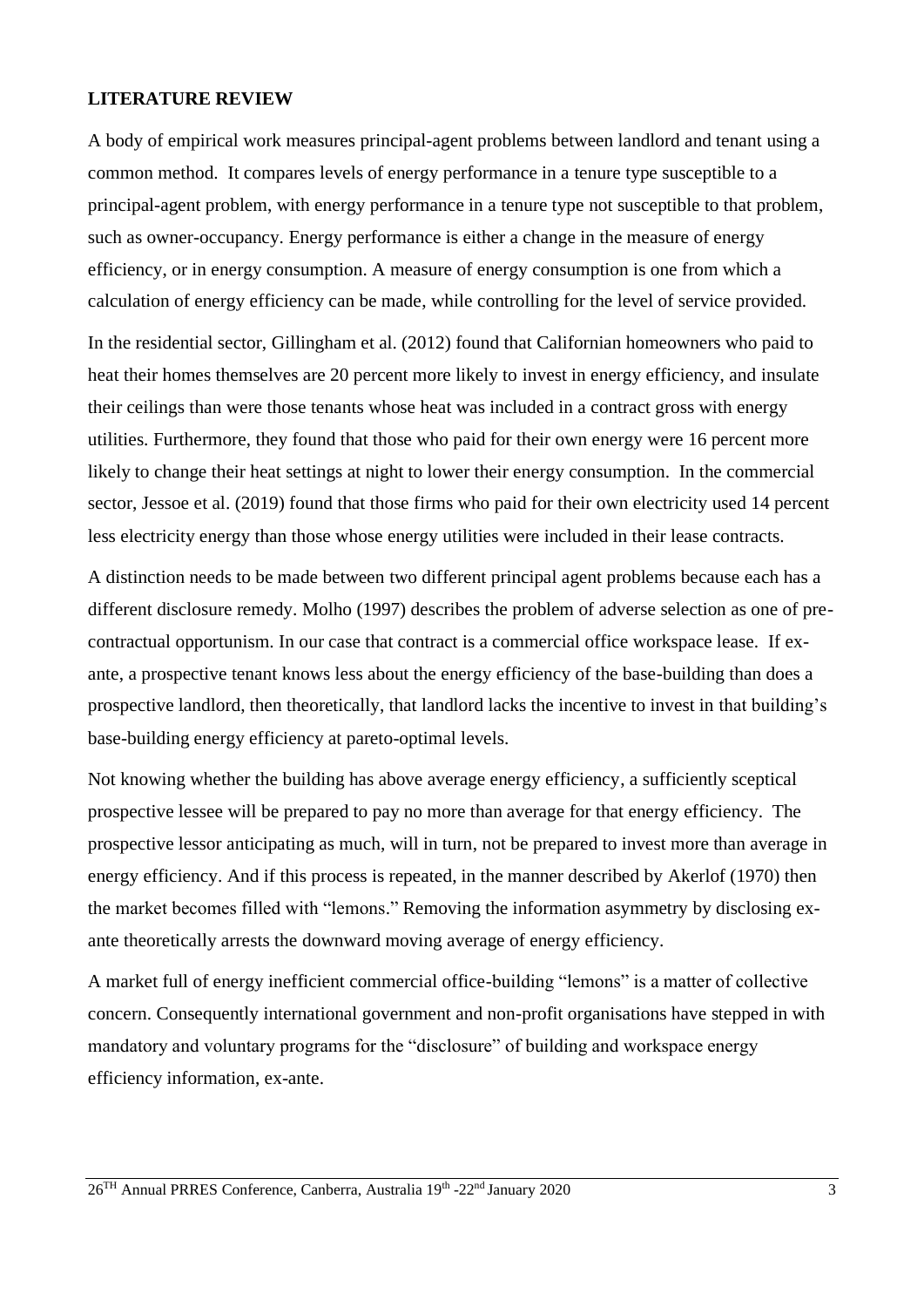In Australia, most commercial office leases are net of both base-building and tenancy energy utilities (Property Council 2015). The tenant pays for tenancy energy, including lighting, tenancy package heating, ventilation and air-conditioning (HVAC) and plug loads, direct to the energy utilities company. The tenant also pays for their pro-rated share of base-building energy, that is energy used to power the central building services, HVAC, common area lighting and power, "passed-through" with the rent bill from the landlord. If the tenant suffers information asymmetry ex-ante as to the energy efficiency of the base-building, then this theoretically can lead to adverse selection.

Mitigating adverse selection is an explicit objective of Australia's mandatory ex-ante disclosure program (Acil Allen 2015). Under the Australian Building Energy Disclosure Act (2010) a commercial building with a workspace greater than 1000 square meters of net lettable area (NLA) must disclose either a base-building National Australian Built Environment Rating System (NABERS) energy efficiency star-rating, or a whole building NABERS star-rating, prior to the sale, lease or sublease. The energy efficiency rating measure of energy consumption controlling for net lettable area, climatic region, occupancy hours and numbers of occupants. A certified assessor awards a star rating of between 0.5 to 6.5, in 0.5-star increments and issues the building owner with Building Energy Efficiency Certificate (BEEC) valid for 12 months. During the 2017 study period in the Australian state of New South Wales, the location of the two cases described in this research, 4% of buildings achieved a 0 star rating, 1% 1 star, 2% 2 stars, 2% 2.5 stars, 6% 3 stars, 8% 3.5 stars, 13% 4 stars, 32% 4.5stars, 20% 5 stars, 8% 5.5 stars, and 0% 6 stars. (NABERS Annual Report 2017).

The main subject of this paper is the second principal-agent problem theoretically implicated in the underinvestment in the energy efficiency of commercial office building workspaces during the lease Molho (1997) describes moral hazard as stemming from post-contractual opportunism. In our case, if the tenant does not know whether the landlord has maintained or improved the energy efficiency of the base-building to the levels agreed upon at lease commencement, then that landlord lacks the incentive to continue to invest in, or maintain, that energy efficiency.

During leases, base-building's energy efficiency can be maintained or improved through retrofit and/or facilities management practices. A retrofit involves investing in the improvement of the fabric and systems of a building with the primary intention of improving energy efficiency and reducing carbon emissions (Ali and Rahmat 2009). Investing in facilities management practices can

26<sup>TH</sup> Annual PRRES Conference, Canberra, Australia 19<sup>th</sup> -22<sup>nd</sup> January 2020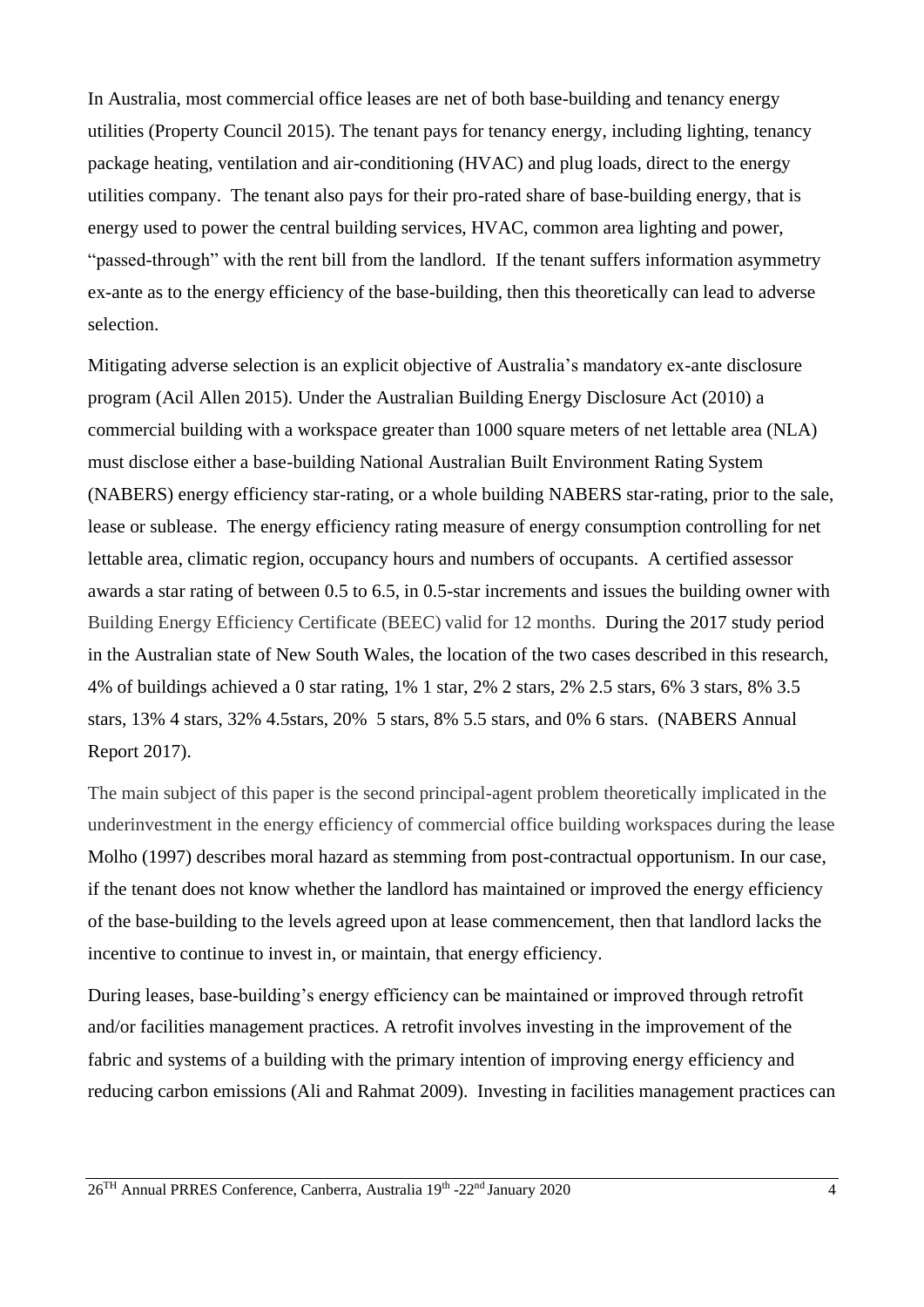also have a significant effect upon energy performance. For example, Derrible and Reeder (2015) find that the cost of over-cooling during the operation of commercial buildings in the United States resulted in losses of 8 percent.

The theoretical remedy for moral hazard is also information disclosure, but this time during the lease. Principal and agent can agree to terms in the contract requiring the observation and monitoring of behaviour and the sharing of the information created. When observed actions occur, contract terms are triggered (Faure-Grimaud 2001) based upon a menu of options (Fundenberg and Tirole 1990). Both parties are incentivized to agree to this observation, monitoring and disclosure, because it involves the sharing of risk (Hölmstrom 1979; Hart 1995). In our case landlord and tenant can agree upon the base-buildings NABERS rating in the lease, and to repeat assessment disclosure of the during the lease.

During a lease net of energy utilities, a tenant does not need disclosure policy to be made aware of a change in the base-building energy consumption costs because they can see that increase in energy costs their prorated share of base-building energy utility bills. And while it is theoretically possible for landlord and tenant to agree to an expense stop above which the landlord starts to pay for basebuilding energy efficiency, the setting of such expense stop involves solving an optimisation problem, and one whose solution is, currently, not readily available to landlords and tenants(although possibility of making is so is an interesting avenue for further research) Energy consumption data differs from an energy efficiency rating in that it does not account for the level of service provided. Reassessing and continuing to disclose that energy efficiency rating, during the lease enables a tenant, who might change its occupancy levels, or occupancy hours, to benchmark with the energy efficiency of the base-building at the start of the lease and with other buildings in the market.

Under Australia's mandatory ex-ante disclosure program it is not mandatory to keep current the BEEC certificate that discloses the base-building NABERS rating and to continue to disclose throughout the term of the lease, although, as it is stated on the BEEC website (CBD 2019), firms may voluntarily decide to do so. During study period of this research, that is the calendar year ending 2017, while 1103 unique buildings under CBD were given a BEEC (CBD 2017), there were 1297 buildings with a current NABERS rating (NABERS 2017). Some of the buildings with a current BEEC had had one before.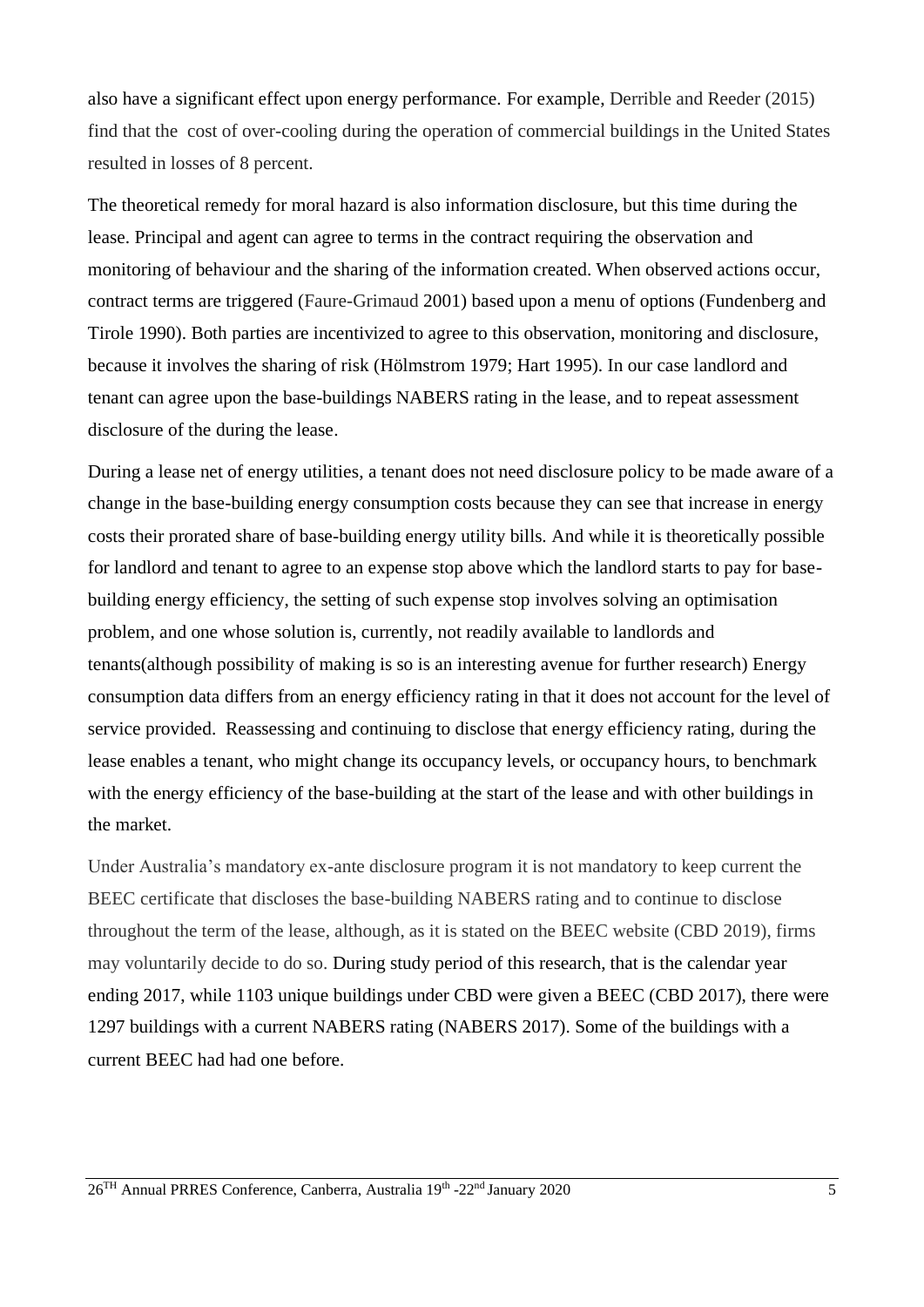It is not possible to tell from these statistics what proportion of BEEC maintaining buildings had to renew their certificate mandatorily, triggered by other leases in a multi-tenanted building being offered to the market, and how many had kept the BEEC current for the benefits of mitigating the moral hazard of under-maintenance of base-building energy efficiency by the landlord. That avenue of inquiry into might be a topic for future research in other jurisdictions with mandatory ex-ante disclosure, if the required data is available. This qualitative paper, instead, as a possible precursor to such quantitative research, uses case-study thematic analysis to explore the effects of disclosure during leases, as anticipated by principal-agent theory and in addition to that theory.

#### **RESEARCH METHOD**

Case-study thematic analysis of two commercial office workspace cases "W" and "T" is conducted under a pluralist research paradigm. Through analysis themes emerge that describe phenomena (Daly et al, 1997). A case-study examines a single example of a class of phenomena. Its usefulness lies in the preliminary stages of an inquiry, when it can provide hypotheses to be tested with a larger number of cases (Abercrombie and Hill 1984). The findings of case-study analysis are significant if they lead to future research. The limitations of this method is the generalizability of the findings it produces (Hamel 1993), but this depends upon how the findings are interpreted by the case study's reader (Stake 2005). Using more than a single case enables contrasts and extensions (Yin 1994).

### **Case selection**

Both cases were selected as being pertinent to the theme of disclosure during leases, from a larger set of cases used in the author's PhD dissertation. Both cases are located in the Australian state of New South Wales, and in the jurisdiction of the Australian mandatory ex-ante CBD disclosure program. Both cases have workspaces of greater than 1000 square meters, and so are above the area of the Australian CBD mandatory ex-ante disclosure threshold. The physical context of each workspace case is the commercial office building in which the workspace is located. A commercial office building is accepted to be one in which a least 75 percent of its net lettable area (NLA) is comprised of commercial office space, as is the requirement for its inclusion in the CBD program (CBD 2017). Both W and T are also similar in that they are occupied on long leases of a decade or more. This is relevant because it is assumed that any underinvestment in energy efficiency over long leases is likely more apparent than it would be over short leases. They were also similar in that the workspaces they accommodated occupied the entire commercial office NLA and the sole tenants in their buildings during their first long leases that had started prior to the introduction of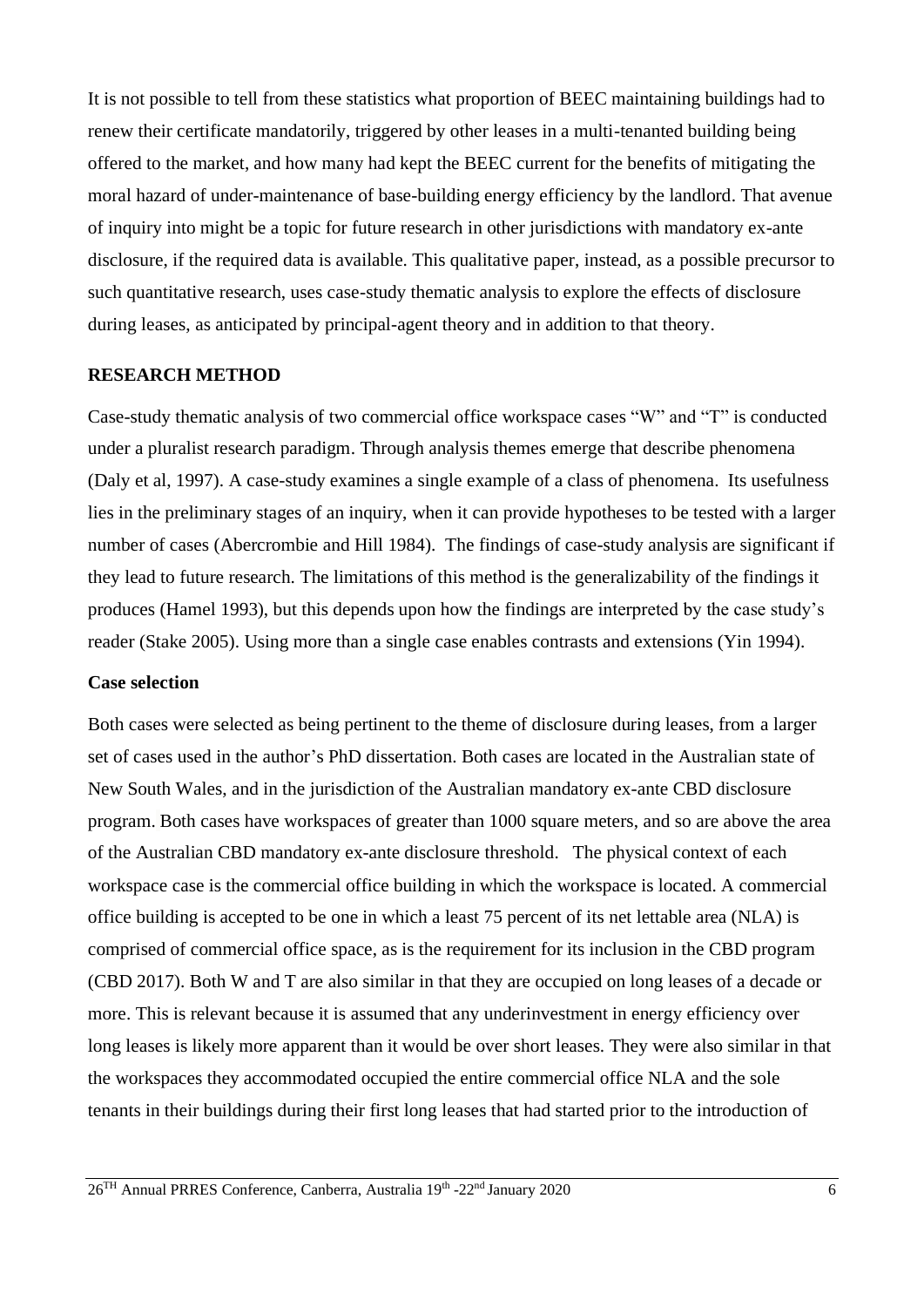mandatory disclosure in Australia in 2011. This meant that neither had had to mandatorily disclose their base-building energy efficiency rating ex-ante, nor had this disclosure been triggered by the leasing of another tenancy, as would be have been the case under the current Australian law, had they been the occupants of multi-tenanted buildings during their long leases.

Both cases also had an assessed building rating at lease end, that is during the study period. T's tenant, after its long first lease without disclosure, handed back some of its space to the landlord four years prior to the study period. That landlord then leased the surfeit space to other tenants and so triggered the base-buildings first mandatory NABERS rating. This meant that T's energy efficiency rating, while not disclosed prior to either the original lease, or at lease renewal, was available for case-study analysis.

The two cases differed in terms of whether they had disclosed voluntarily during their first long leases. W's landlord and tenant had agreed voluntarily to disclose ex-ante and ex-post, renewing the BEEC annually while T's landlord and tenant had not.

#### **Data sources**

This case-study thematic analysis involves the triangulation of data from three different sources.

The first data source was gathered through an online survey data sent to the facilities management firm, and conducted under a post-positivist research epistemology. It is assumed that this data reflects an objective reality independent of this researcher's viewpoint (Hudson and Ozanne 1988). The survey used commercial "SurveyMonkey" online tool. Online surveys were chosen because they were a reliable way to collect information geographically distributed buildings ahead of the site visit. The surveys provided numerical energy consumption data, assessed NABERS ratings, and categorical, descriptive data.

The second data source was from interviews held with the workspace facilities managers themselves, held within those workspaces, and conducted under an interpretivist research epistemology. These interviews were interdependent, interactive, and aimed at identifying the facilities managers' experiences and gaining an understanding as to their knowledge. The facilities managers are assumed to be both unique, and also representative of a larger group (Lincoln and Guba, 1985).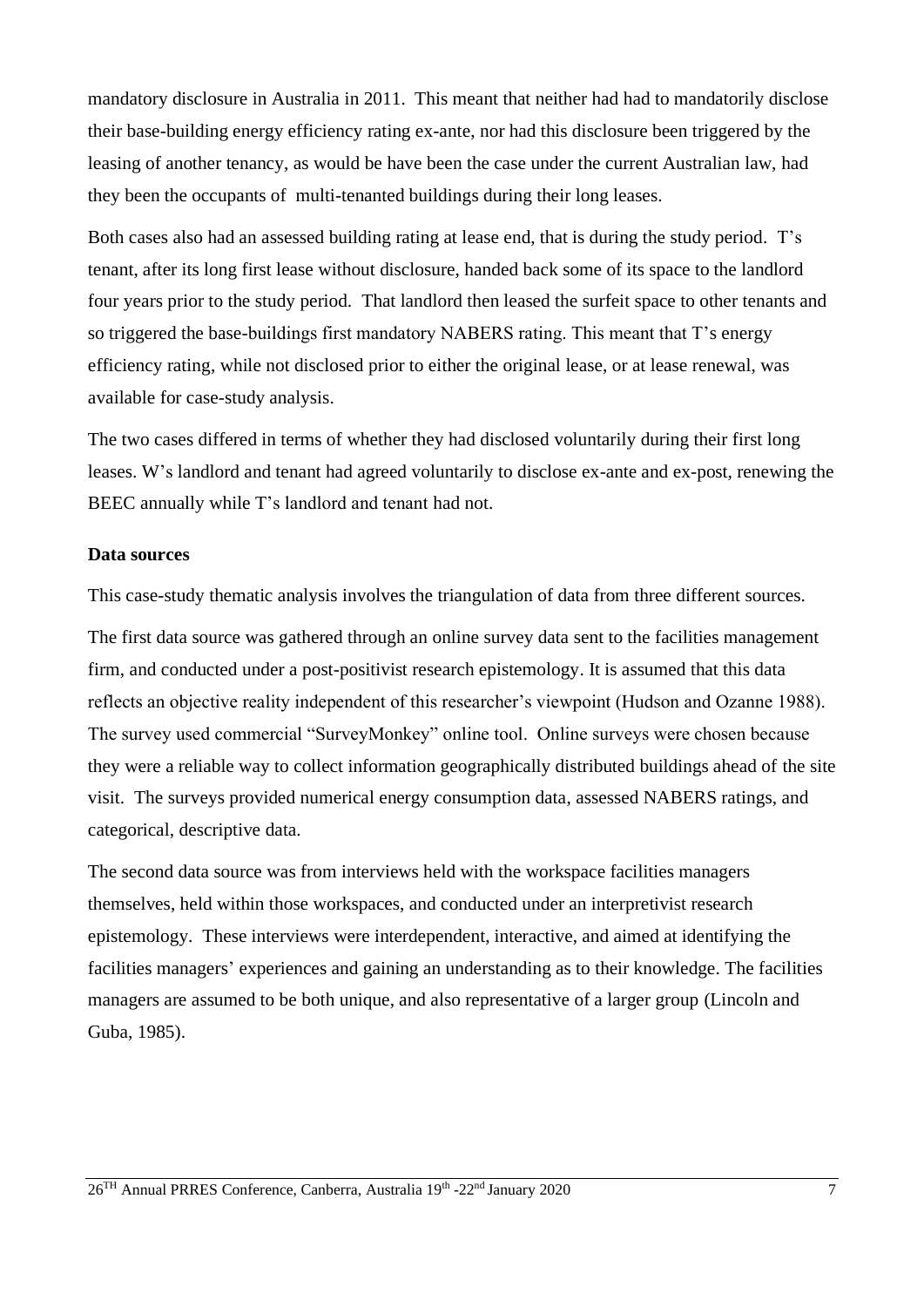W's facility manager was responsible for both base-building and the tenancy facilities management. T's Facilities manger 1. managed the tenancy services, and T's Facilities manager 2. was the building engineer who managed the tenancy building systems and services.

The third data source were notes and photographs taken by this researcher, on tours of the workspace. On these tours, additional comments and observations, including those of other building occupants and staff encountered were also noted, but not recorded, due to background noise difficulties. The premise behind such a pluralist research design is that neither qualitative nor quantitative data is sufficient (Tashakkori and Teddlie 1998) and that both co-exist in the interpretation (Ivankova et al. 2007).

In the cases below, this author's questions asked during the semi-structured interviews are denoted with a Q. The facilities managers' answers and volunteered knowledge is in *italics,* and any clarification and contextualisation of comments is in *[brackets].*

#### **Case " W"**

The W workspace is leased in a 15-storey high purpose-built building constructed 9 years prior to the study period. On completion by a developer working on behalf of the current tenant, it was sold to a Real Estate Investment Trust (REIT) and then leased back to the occupant on a 15-year lease. W leases the building's single commercial office workspace of 23,000 square meters NLA, but not the retail space at street level. The building is occupied 20% or more for 55 hours per week. W's tenant expects to remain in the building for the foreseeable future. The lease contains a make-good clause, which can be assumed some financial disincentive to any retrofit investments that have a payback period longer than, during the study period of 2017, the remaining 6 years of the 15-year lease term.

What is *"unusual"* about W, according to the facilities manager, is that company he works for, provides both the base-building, and the tenancy facilities management services under one combined contract. It is "*much more common"* he said, for there to be one facilities management company responsible for the base-building and another for a tenancy, particularly if the workspace is of significant size or complexity. This facilities manager, representing both landlord and tenant, was well positioned to perceive any principal-agent problems, and the benefits of disclosing during leases, acting as he does for both.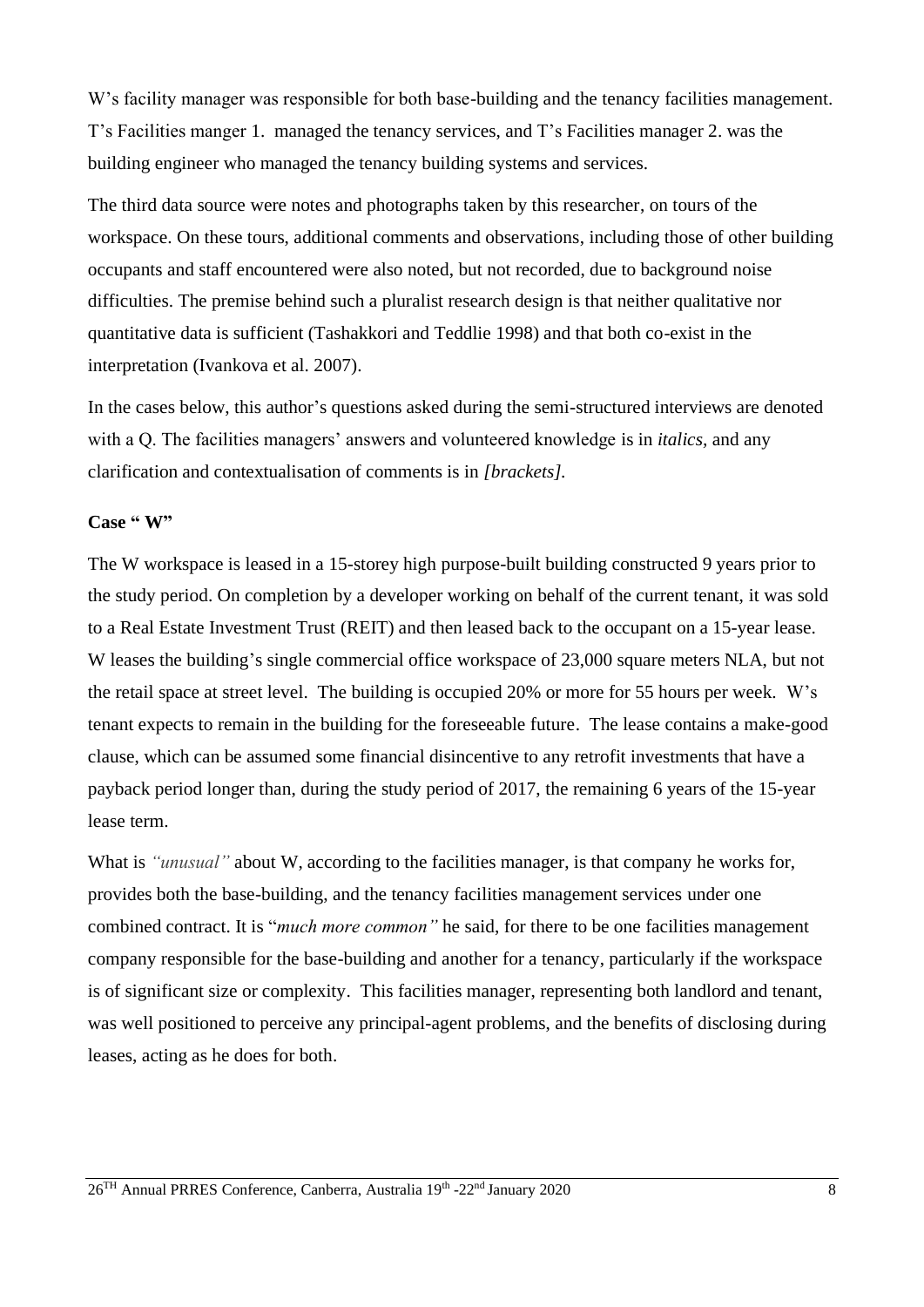The landlord, the REIT, does have a separate agent, a real estate company, for lease negotiations. This, the facilities manager described, was necessary because, had the facilities management company also negotiated the lease, *"we may not be driving the hardest deal…if we represent both landlord and tenant."*

W's tenancy's particularly energy intensive features include supplementary HVAC package plant, an operational control center with its uninterrupted power supply (UPS), a staff restaurant and full kitchen, a cool room and a blackwater recycling plant in the basement.

The base-building's many energy efficient attributes include horizontal, external sunshades to the north, vertical external sunshades to the east and west, energy efficient lighting ballasts, movement sensors and timers which turn off lights when not in use, newly installed LED lighting in the fire escapes, and rooftop solar photovoltaics owned by a third party that supplies energy to the under a power purchase agreement. The facility manager also runs an energy efficiency base-building HVAC tuning program to maintain the system at design-specified levels.

The facilities manager thought the base-buildings 5-star NABERS rating was a true reflection of its energy efficiency *"Yes, it is a highly energy efficient building."* The rating, he thought would be yet higher, if the building contained less than the two floors dedicated to the organisations senior executives *"Up there, [on the executive level] there are not so many people on the floors, and we are lighting and heating all the time… it is very inefficient" [and so lowers the NABERS rating].* 

Immediately after construction, the building was awarded a high construction eco-certification rating. Two years later, when the CBD energy efficiency disclosure program became mandatory, the landlord and tenant decided to acquire a NABERS rating, although they had not been required to do so mandatorily as the building had not been offered for sale or lease. This disclosure was voluntary in terms of it not being required by the CBD program, but nevertheless, once it had been agreed to in the lease, required of the landlord. W's base-building energy consumption to is measured and monitored monthly and its BEEC renewed each year. W's base-building has since maintained its relatively high (NABERS 2017) 5-star NABERS rating throughout the lease.

While this rating had been maintained, it had not been improved. The landlord had, immediately prior to the study period, agreed to put money into a capital expenditure budget for energy efficiency improvements, and there had been the recent expenditure on improve the energy efficiency of the lighting in the fire escapes, this had not resulted in the base-building NABERS rating being increased.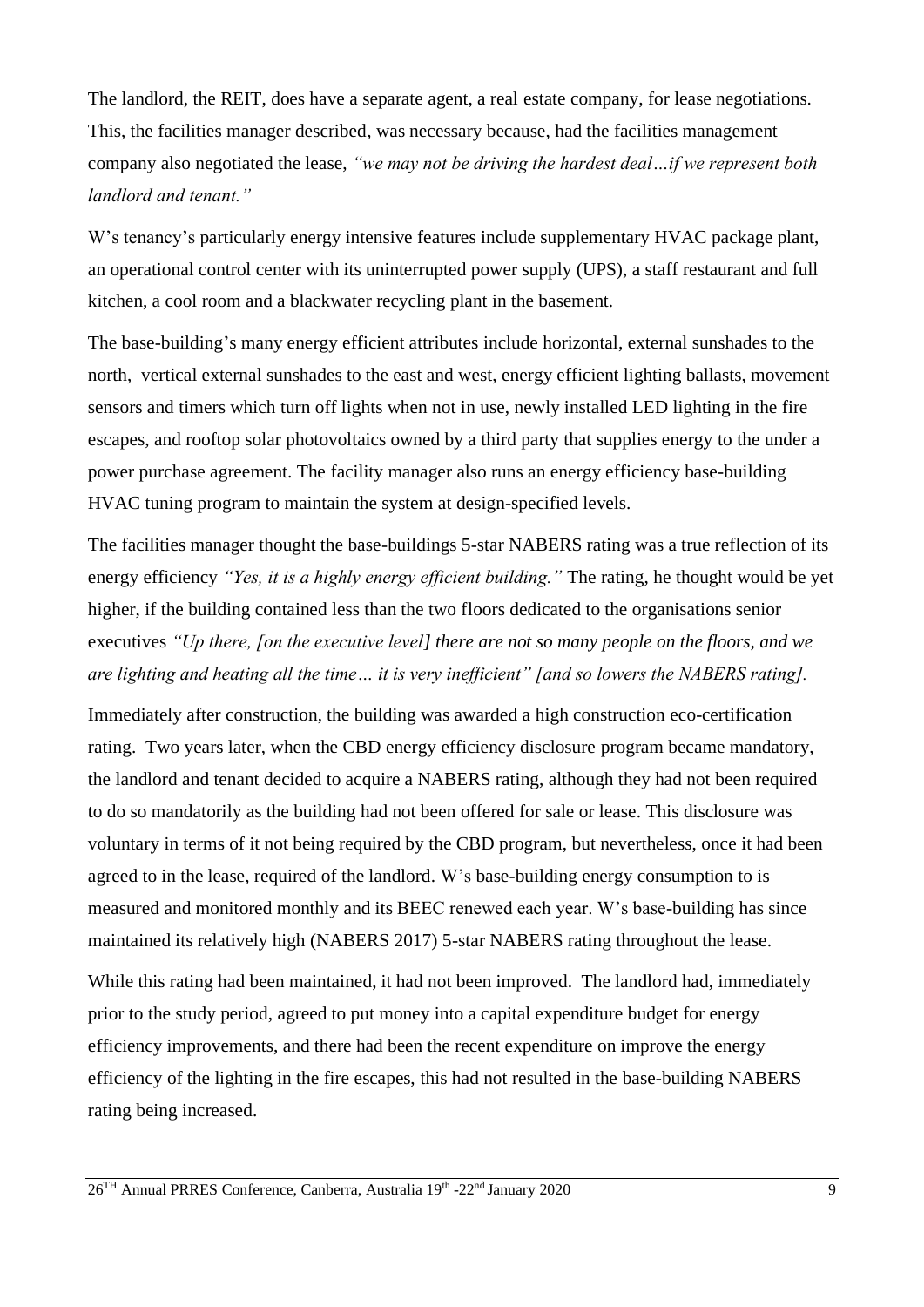The facilities manager identified some residual underinvestment:

*"There is some room for improvement with the lighting [install newer LED's] and there is space for [more] photovoltaics on the roof and terrace."*

The current roof top photovoltaics are managed through a power-purchase agreement with a third party. The landlord, a large REIT, had negotiated a large portfolio wide energy and telecommunications contract. This contract precludes the introduction of an intermediary and its power-purchase agreement for new photovoltaics that would improve W's base-building's energy efficiency.

The facilities manager described the differing incentives that lead to principal-agent problems

*"the tenants ask for it [energy efficiency improvements]* and the landlord *"is not too*  interested...We present it to them at quarterly meetings. We find that out when we ask them *to pay for improvements."*

### **Q.** What do you see as being the benefits of NABERS?

Describing disclosure's marketing benefits the facilities manager responded:

*"Depends on who you are talking to…based on experience… it is useful when you sell it. Good that the building can achieve it… it was probably useful to the developer [in getting the sales price]."* 

W's tenant publicised their green credentials including the blackwater water recycling system in the basement. This system was included in tenants marketing literature despite it drawing an extremely high energy load.

**Q.** How about for the tenant? What are the benefits of NABERS for operations?

"*It is useful… as a benchmark… I can find out if there is a spike [in energy consumption]."*

**Q.** What if it was less than 5 stars? What if you had a low rating?

*"Doesn't sound too good."* 

When asked he attributed the residual underinvestment during the lease to the usual push and pull of the landlord and tenant seeking to leverage value from one another. Understanding the direction of the question, and obviously familiar with the concept, the facilities manager stated:

"*Yes… there is a landlord-tenant problem."*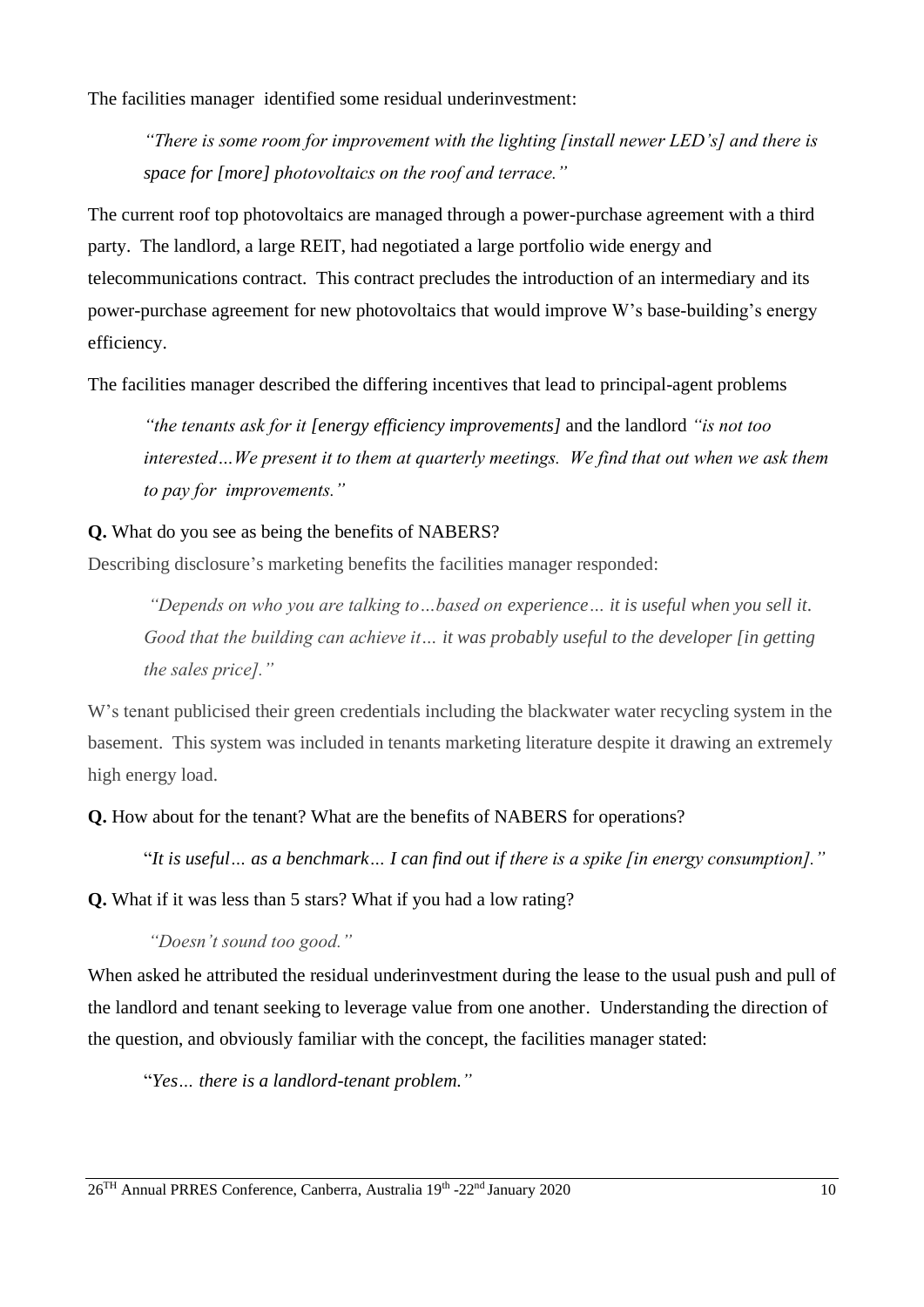#### **Case "T"**

T's interviews were conducted with two tenancy facilities managers. Facilities manager 1. is frontof-house and deals with accommodation, restaurants and meeting rooms. Facilities manager 2. manages the building services, notably maintaining the continuous operation of the tenancy's Heating Ventilation and Air Conditioning (HVAC).

T is a workspace occupying all the commercial office space in a 4-storey building located in a suburban office park. It was constructed 15-years prior to the commencement of the 2017 study period, that is 5 years before W, at which time the T's tenant leased the entire building on a 10-year lease. The building has predominantly open plan office space, 3 levels of basement carparking, a café, a restaurant, and meeting rooms on the ground floor. Like W, T's building is owned by a large REIT who purchased it upon construction completion but unlike that of W, it was not purpose built for its tenant nor sold and leased back. T's tenant then took naming rights, and leased the entire net lettable area (NLA) of available commercial office space. T's tenant runs its Australasian headquarters from the building. The building is occupied 24 hours a day for 7 days each week. The workspace is extremely densely occupied. There are more employees than workstations. Approximately 60% of the staff are at unassigned workstations.

T's tenant remained the building's only occupant until the lease was renewed just prior to the study period. At that time one floor of the building was handed back to the owner who then let it to other tenants. This triggered mandatory ex-ante disclosure and the building earned a below the Australian state of New South Wales's average 4-star base-building NABERS rating. This means that both times T was negotiating its lease, it did so absent an ex-ante disclosed base-building rating, theoretically exposing T's lessees to adverse selection on two occasions.

Tenancy energy intensive features include two additional air handling units serving internal meeting rooms and communications rooms with file servers on each floor. There is an uninterrupted power supply to ensure that these tenancy HVAC units maintain the file server rooms within critical set points. Facility manager 2 described a large part of his job was ensuring critical business continuity by maintaining the file server HVAC. Business continuity is of the highest priority.

The base-building contains no energy efficient LED light fixtures, and no photovoltaics despite the large flat roof being well suited to them. The building has four glass facades, indifferent to orientation or path of the sun.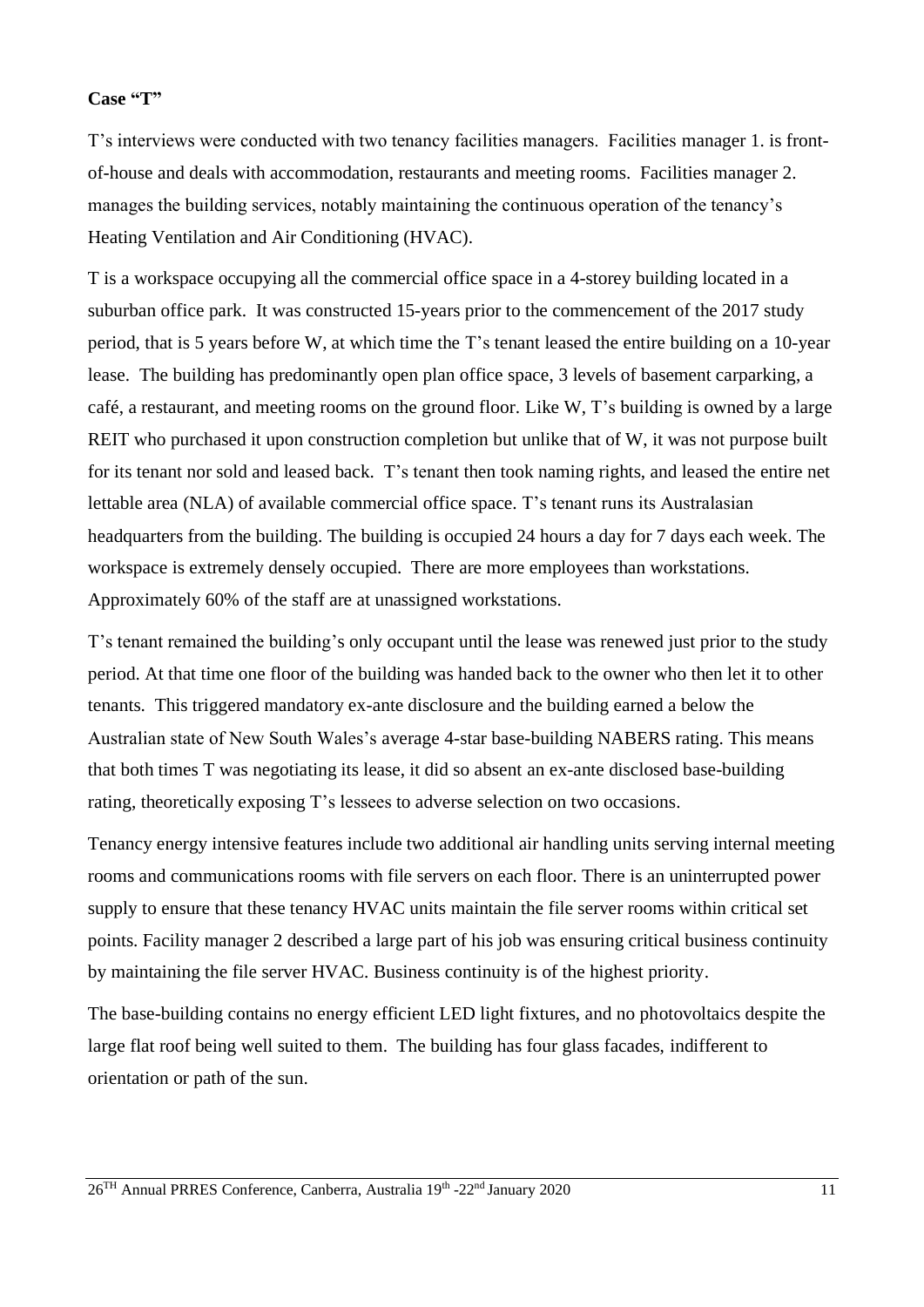The westerly elevation is completely unshaded by trees, adjacent buildings, or external sunshades. Facilities manager 2 said he had *"taken temperatures of 70 degrees*" *[Celsius]* on the surface of the glass on that elevation during summer. This, he said, puts huge demands on HVAC to maintain cooling, particularly because the base-building's *"chilled water is at capacity."* He described how they had put up panels inside along the western elevation to block the sun. These sunshades are much less effective than external shading, and still let the heat through the glass. And while they made operations on these days possible by reducing the load on the at-capacity central HVAC plant somewhat, they had also made the space very dark and increased the need power for supplementary lighting.

Facilities manager 1. described how T's occupancy density had been steadily increasing over the lease term, until they discovered it had exceeded the capacity of the base-building HVAC system. All the staff now work at unassigned workstations and, at any point in time, only 60% of staff are working in the office:

" *If we add a single workstation, the whole floor's HVAC needs to be rebalanced…and if we go over the amount agreed in the lease we have to pay [an extremely high] hourly rate. [for the chilled water].*

*Q.* What would you do [to retrofit to save energy] if you could?

Facilities manager 2:

*"I would do some form of [external] louvres [to lower the extreme summer heat load] there [points to westerly elevation]. We could put photovoltaic panels on the [large flat] roof [through a power purchase agreement]. I would also do something about the toilet water, put some grey water tanks in a couple of car spaces in the basement."* 

Although the building's demands had steadily increased throughout the lease, and was now at capacity, the landlord had not undertaken any measures that would reduce the load on the system.

*<i>Q*. Do you know your base-building NABERS rating?

Facilities Manager 1. *"Nup…hold on a minute."* He calls the remote, landlord base-building facilities manager who rings him back: *"4-stars"*.

The recently acquired NABERS rating, while not withheld, had not been made known to the tenancy facilities managers, nor used by them for benchmarking operations. This led to a question of benchmarking by other means.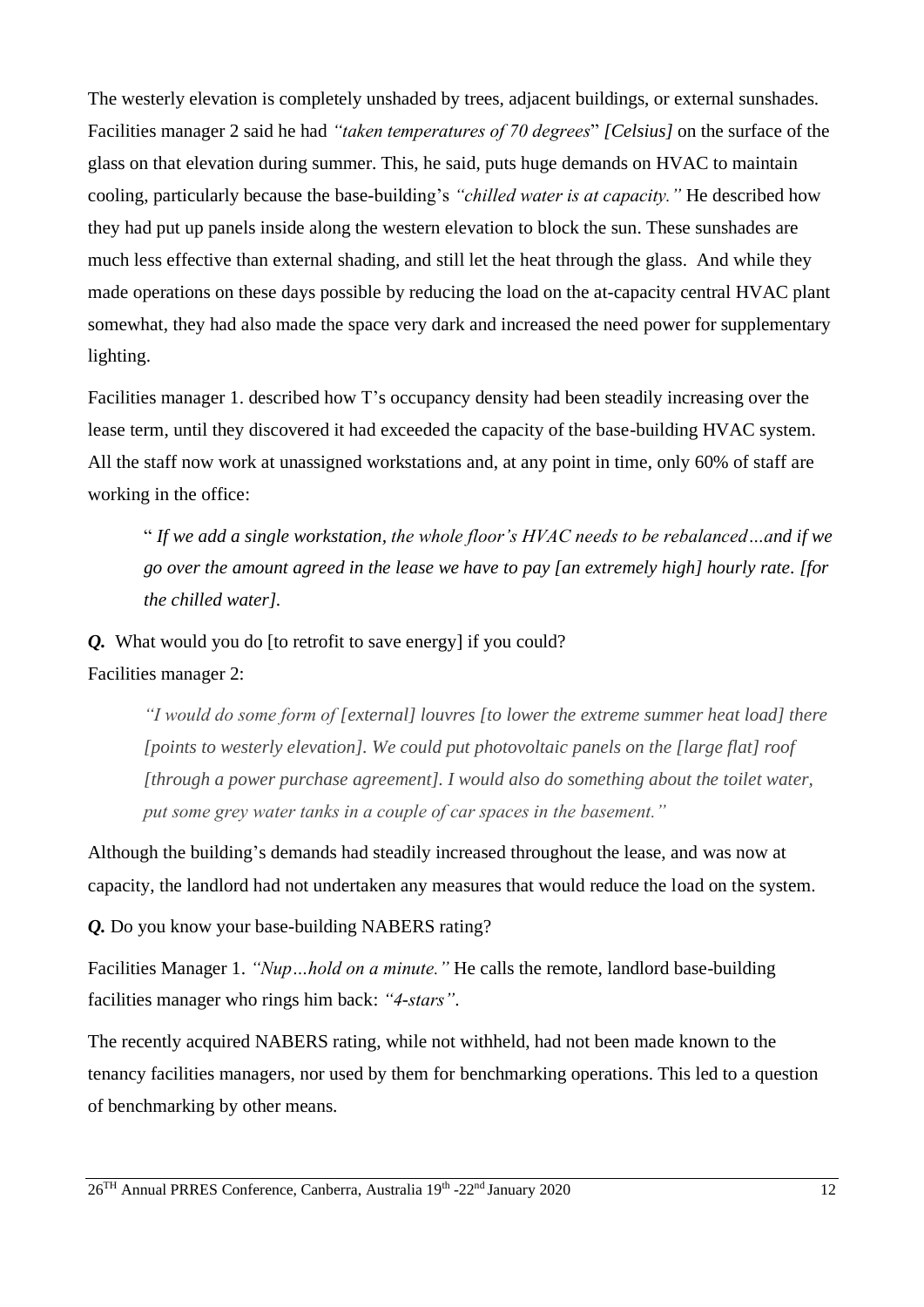# *Q.* Do you track base-building energy consumption and other data through the building management systems (BMS)?

Facilities Manager 2.

*"They [the landlord] control the BMS …remotely. We don't have any input. No access to the BMS…Yes. It would be a useful thing. "*

*Q.* How about informal communication between you and the base-building facilities manager? Facilities Manager 2. *"We depend upon that."* He then described how, when the base-building HVAC system went down, he took remote instructions from the base-building manager and worked overtime to repair it. No money was exchanged between landlord's and tenant's facilities managers, however they worked together to maintain critical business continuity.

"*We have the same interests. We need to look after the occupant first."*

#### **ANALYSIS**

Analysis finds themes consistent with, and in addition to those anticipated by to principal-agent theory.

#### **Landlord and tenants' incentives to invest in energy efficiency are split**

Consistent with principal-agent theory, and confirming the findings of the empirical literature reviewed, both cases provide example of split incentives.

In W's case the facility manager had specifically described a *"landlord-tenant problem"* and that:

*"the tenants ask for it [energy efficiency improvements] and the landlord is not too interested…"*

Split incentives were also evident in workspace T's case whose base-building was operating far below pareto-optimal levels. Occupancy intensification had steadily increased to the point where no additional workstation could be added to the tenancy without an overage being paid by the tenant for the chilled water to the landlord. But the landlord lacked any incentive to respond to these increasing demands by increasing base-building energy efficiency. It had not, as Facilities Manager 2. had suggested, added external sunshades to reduce peak load in summer on the westerly elevation, or added photovoltaics on the large flat roof to reduce energy drawn through the electric utility. Had the landlord undertaken these investments it would not have only benefitted the tenant,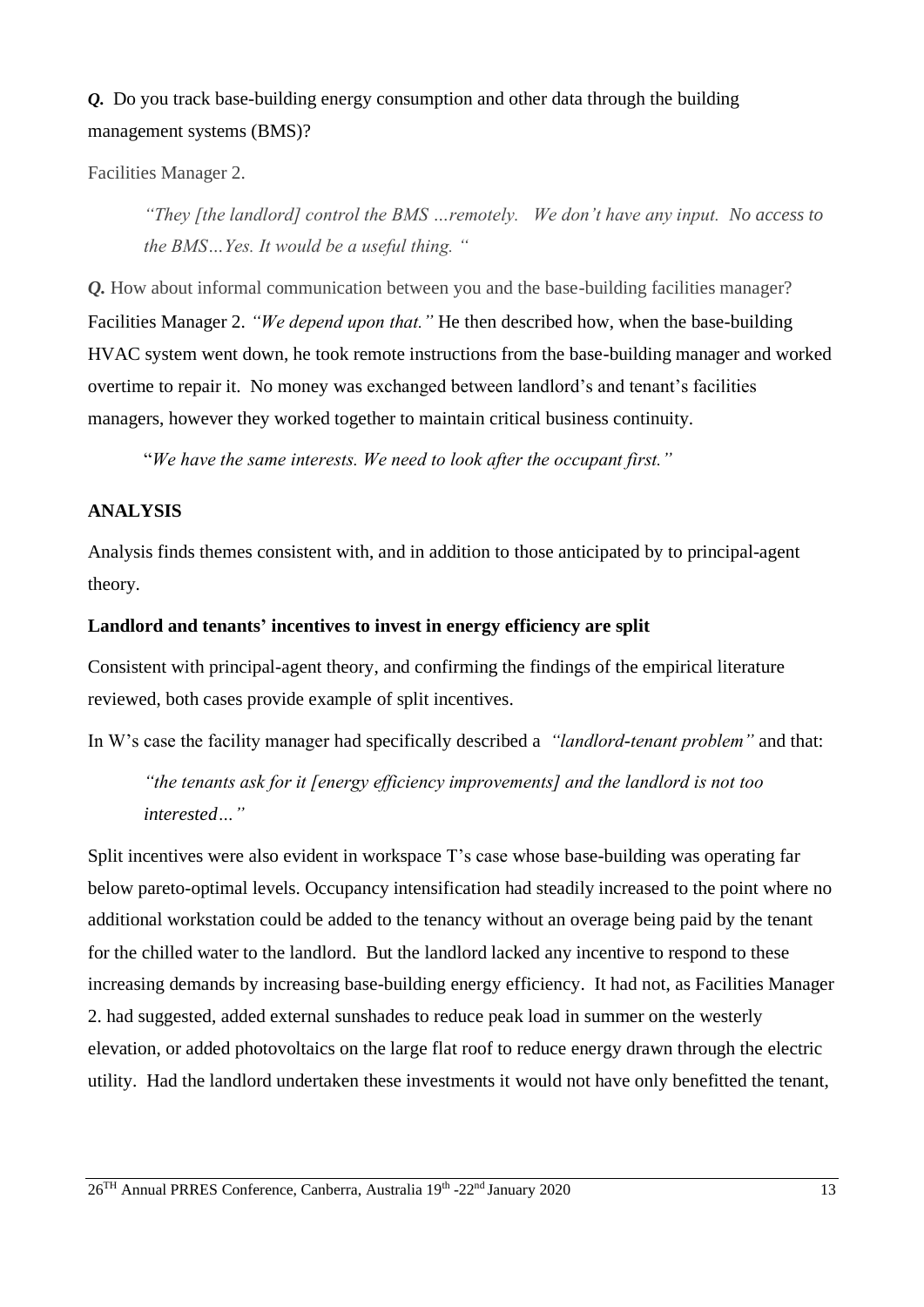but would actually have disbenefitted the landlord: reducing their incidence of being paid for the chilled water overage.

# **Sale and Leaseback: When the principal becomes the agent and the agent becomes the principal**

At the time W was offered to the market for sale and lease-back, the principal and agent, landlord and tenant, were in reverse roles. The REITs was first the principal who contracted with the current lessees, the agents, to develop them a building's they could buy and lease out. Once sold and leased back, the tenant became the principal contracting with the landlord REITs acting as an agent to provide them with workspaces.

Both parties anticipated this role reversal. Consequently both parties were, principal-agent theoretically incentivised to agree to bring investment energy efficiency, and other aspects of building quality, towards pareto-optimality. Both anticipated they could share in the rewards. As such, consistent with this application of the theory, construction followed immediately by sale and leaseback is a situation ideal for the sharing of risk. Both parties are incentivized to disclose both ex-ante and ex-post disclosure, and had done so in the case of W and the gap to pareto-optimality is minimized.

**There are perceived marketing benefits of disclosing ex-ante, but only for highly rated buildings**

Another theme, in addition to those anticipated by principal-agent theory, is that ex-ante disclosure can have marketing benefits. W's facilities manager said of the ex-ante disclosure the above average NABERS rating *"it is useful when you sell it…was probably useful to the developer [in getting the sales price]*". W's facilities manager also described marketing benefits for the tenant, for whom the demonstration of being green was important, even if it lowered energy efficiency. He gave the example of the blackwater water recycling system in the basement. This system was publicised in the tenants marketing literature about the green features of building, despite the fact that the blackwater system drew an extremely high energy load.

This theme is consistent with Das and Wiley's (2014) study, which measured the efficacy of the exante disclosure of voluntary United States Leadership in Energy and Environmental (LEED) rating in eliciting sales and rental premia. They found that these premia increased over time with the market acceptance of the rating system. They described these ex-ante premia, in addition to

26<sup>TH</sup> Annual PRRES Conference, Canberra, Australia 19<sup>th</sup> -22<sup>nd</sup> January 2020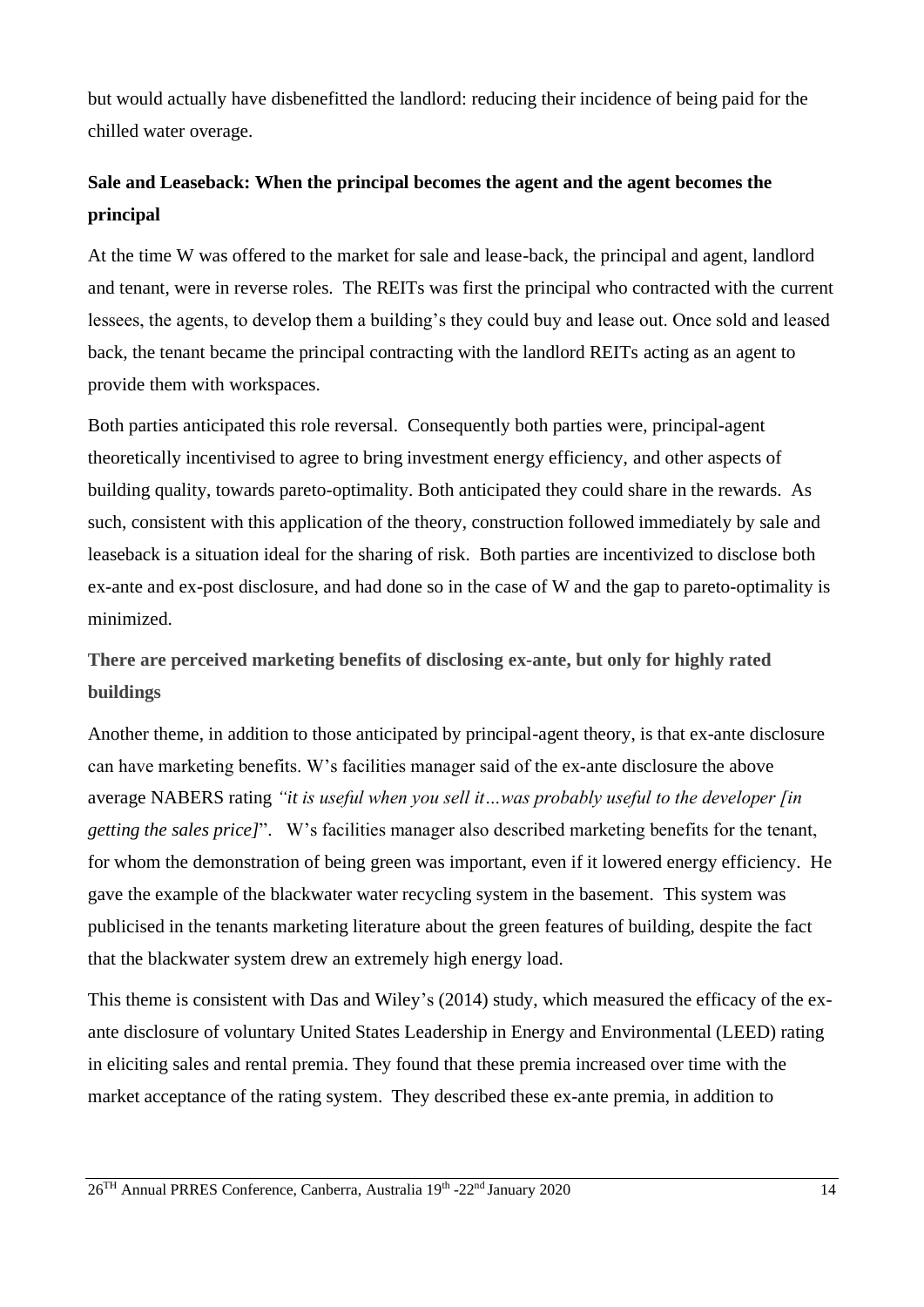reflecting the future operational cost savings, as the *"*marketing benefits" expected to accrue to the tenant.

An additional, if obvious, insight is provided by the two case studies was that marketing benefits were perceived by the facilities managers to accrue only to the highly rated buildings. W's facilities manager said of disclosing a medium or low rating that "*doesn't sound too good.*" T's landlord while not actively withholding the buildings below average 4-star NABERS rating, had not made it known widely enough for the tenant's Facilities Manager 1. to even know what it was. This may go some way to explaining the finding of the Acil Allen (2015) report that buildings in the highest quartile of energy efficiency had made the most significant improvement in their NABERS ratings four years after the introduction of Australia's CBD program.

# **Disclosure during leases is associated with the maintenance, but not the improvement of energy efficiency**

Consistent with the theory, the disclosing case W's landlord had maintained the above average 5 star base-building NABERS rating throughout the lease, but had not improved it by adopting any of the additional measures, recommended by the facilities manager. There had been no additional roof top photovoltaics despite the space being available. And there had been only limited conversion, in the fire escapes, to more energy efficient Light Emitting Diode lighting, despite the length of time for the net present value of the investment to reach zero being shorter than the remaining lease length. While disclosure during leases is associated with the maintenance of W's energy efficiency, a small gap to pareto-optimality remained.

Also consistent with the theory, absent both ex-ante and ex-post disclosure, T's below average energy efficiency had not been maintained. To block the sun coming through unshaded windows on the westerly elevation the facilities manager had put internal panels over the windows, resulting in an increase in the load drawn from the lighting and affecting a transference of load from the basebuilding to the tenancy energy. While such a transference supports the need for a NABERS rating that incorporates base-building plus tenancy energy (Godfrey 2020), for the purposes of this paper it is indicative of the base-buildings energy efficiency having deteriorated. T's Facilities manager 2, without the benefits of disclosure, nor access to the BMS, said energy performance information "would be a useful thing."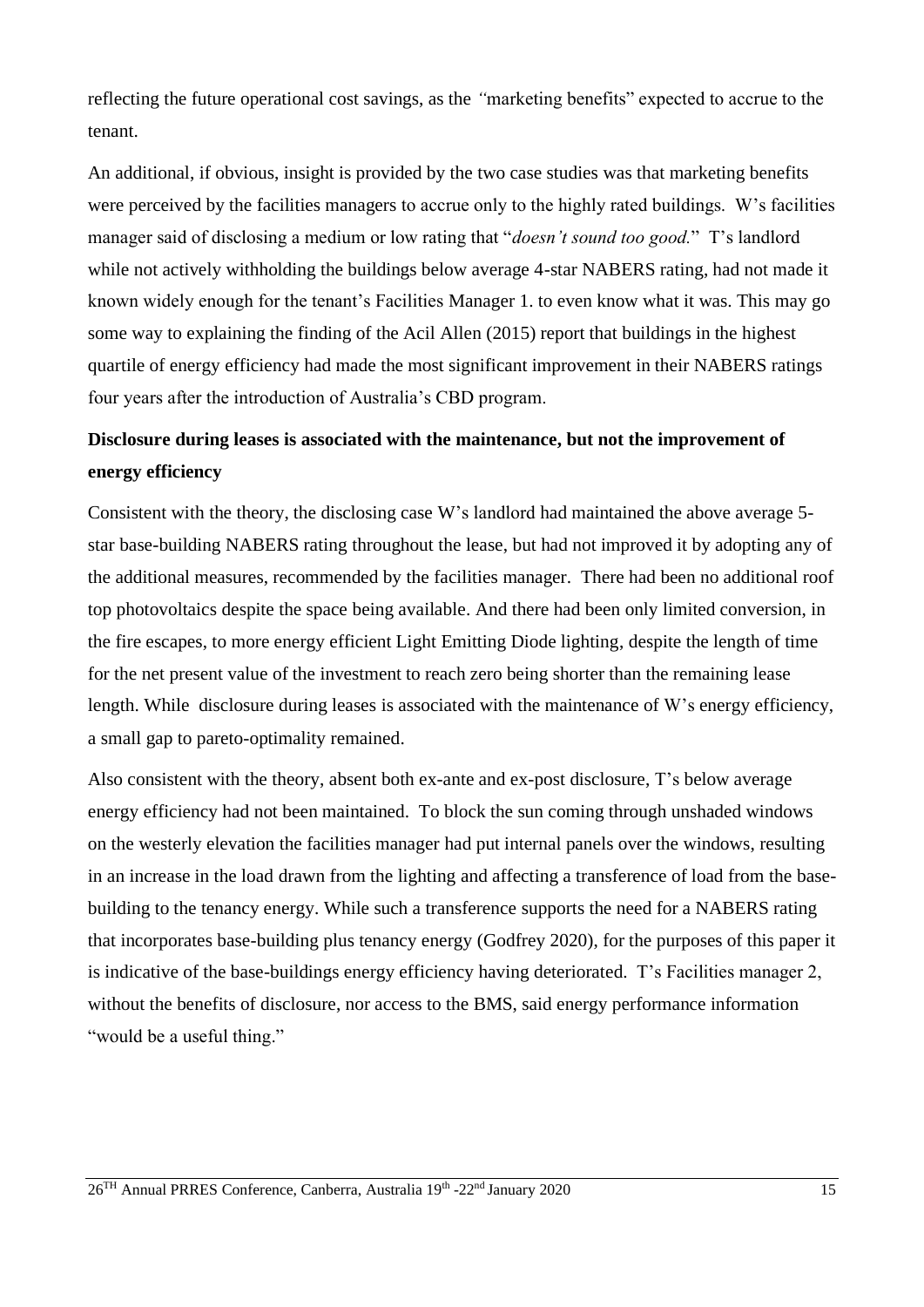#### **Coarse granularity of the rating system as a limitation**

The coarse granularity of NABERS ratings: 0.5 to 6.5 in 0.5-star increments, like the similarly coarse granularity of other international rating systems, appears as a limitation. Once it is accepted that disclosure during leases creates a) Das and Wiley's (2014) expected marketing benefits, and b) that marketing benefits only accrue to highly rated buildings, but c) cannot incentivize investment above the ex-ante disclosed level, then one reason why the additional energy efficiency investment suggestions made by W's facilities manager might not have been implemented, is not because those investments would not have closed the gap on pareto optimality, creating benefits that could be shared, but because those investments could not have moved the dial of the NABERS rating.

The coarse granularity of these rating system might be suitably representative of the degree of uncertainty in algorithms used to rate the energy efficiency, and of granularity suitable to a benchmark signal, but not be fine enough to capture the size of energy efficiency investments during leases.

#### **CONCLUSION**

Analysis identified themes that are anticipated by principal-agent theory and in addition to that theory.

In W's case of sale and leaseback, the principal had become the agent, and the agent the principal. Consistent with this application of the theory both parties had agreed voluntarily to disclose both ex-ante and during ex-post. Also consistent with the theory, disclosure during leases was associated with W maintaining its relatively high rating throughout its lease, while the non-disclosing T case the energy efficiency of the base-building had deteriorated.

Themes in addition to those anticipated by the theory, and confirming quantitative literature, the marketing benefits of disclosing ex-ante were perceived to accrue only to highly rated buildings. Disclosure during leases was also perceived to be useful for benchmarking, and residual underinvestment in the disclosing case was attributed to the coarse granularity of the disclosure.

Hsu (2014) noted that disclosure policy, while being relatively inexpensive for governments to administer, places a considerable burden upon those who must comply. These findings only illustrate and contextualize the benefits of disclosure during leases as a precursor to further research. That further research may answer the question of what proportion of firms who chose to disclose during leases did so for the purpose of mitigating moral hazard, for marketing benefits or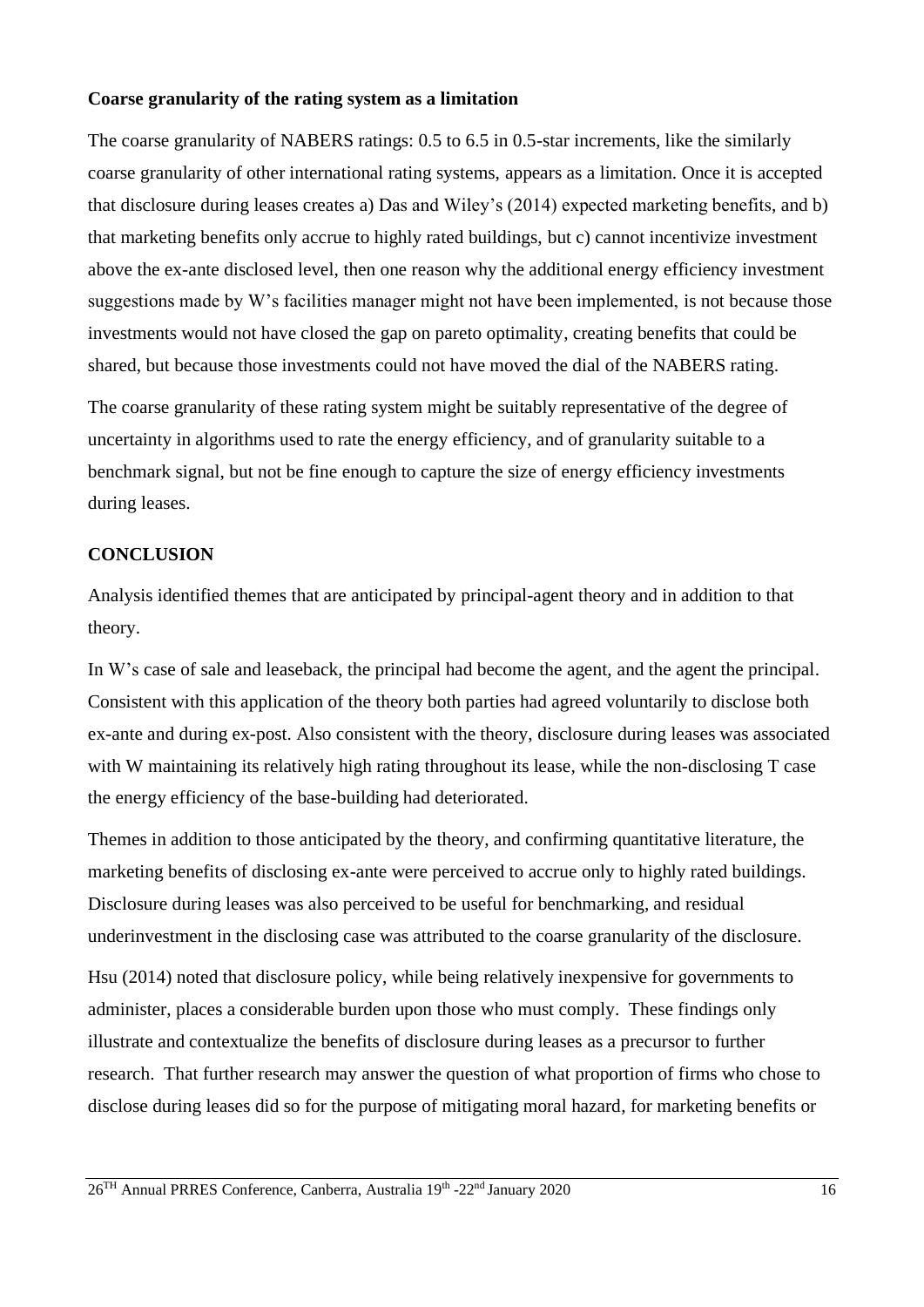for benchmarking. It could also explore the pareto-optimality of other cases when the principal and agent swap roles, and whether increasing the granularity of the disclosure metric would incentivize the smaller-scale energy efficiency investments possible during leases.

#### **REFERENCES**

Abercrombie, N., Hill, S. and Turner, B., 1984. Dictionary of sociology Toronto.

Acil Allen, 2015. Commercial Building Disclosure Review. *A report to the Department of Industry and Science.* Accessed March 2018.

Akerlof, G.A., 1970. The market for" lemons": Quality uncertainty and the market mechanism. *The quarterly journal of economics*, pp.488-500.

Ali, A.S. and Rahmat, I., 2009. Methods of coordination in managing the design process of refurbishment projects. *Journal of Building Appraisal*, *5*(1), pp.87-98.

Allcott, H. and Greenstone, M., 2012. Is there an energy efficiency gap? *The Journal of Economic Perspectives*, *26*(1), pp.3-28.

CBD 2010 Commercial Building Disclosure Program, *Australian Government*. http://cbd.gov.au/ Accessed January 2019.

Daly, J., Kellehear, A. and Gliksman, M., 1997. *The public health researcher: A methodological guide*. Oxford University Press

Das, P. and Wiley, J.A., 2014. Determinants of premia for energy-efficient design in the office market. *Journal of Property Research*, *31*(1), pp.64-86.

Derrible, S. and Reeder, M., 2015. The cost of over-cooling commercial buildings in the United States. *Energy and Buildings*, *108*, pp.304-306.

Economideu, M., 2014. Overcoming the split incentive barrier in the building sector. In *Workshop summary. Institute for environment and sustainability, European Commission DG Joint Research Centre*, Ispra, Italy.

Eisenhardt, K. M. 1989. Agency theory: An assessment and review. *Academy of Management Review*, 14(1), 57–74.

Faure-Grimaud, A., Laffont, J.J. and Martimort, D., 2001. Transaction costs of collusion and organisational design.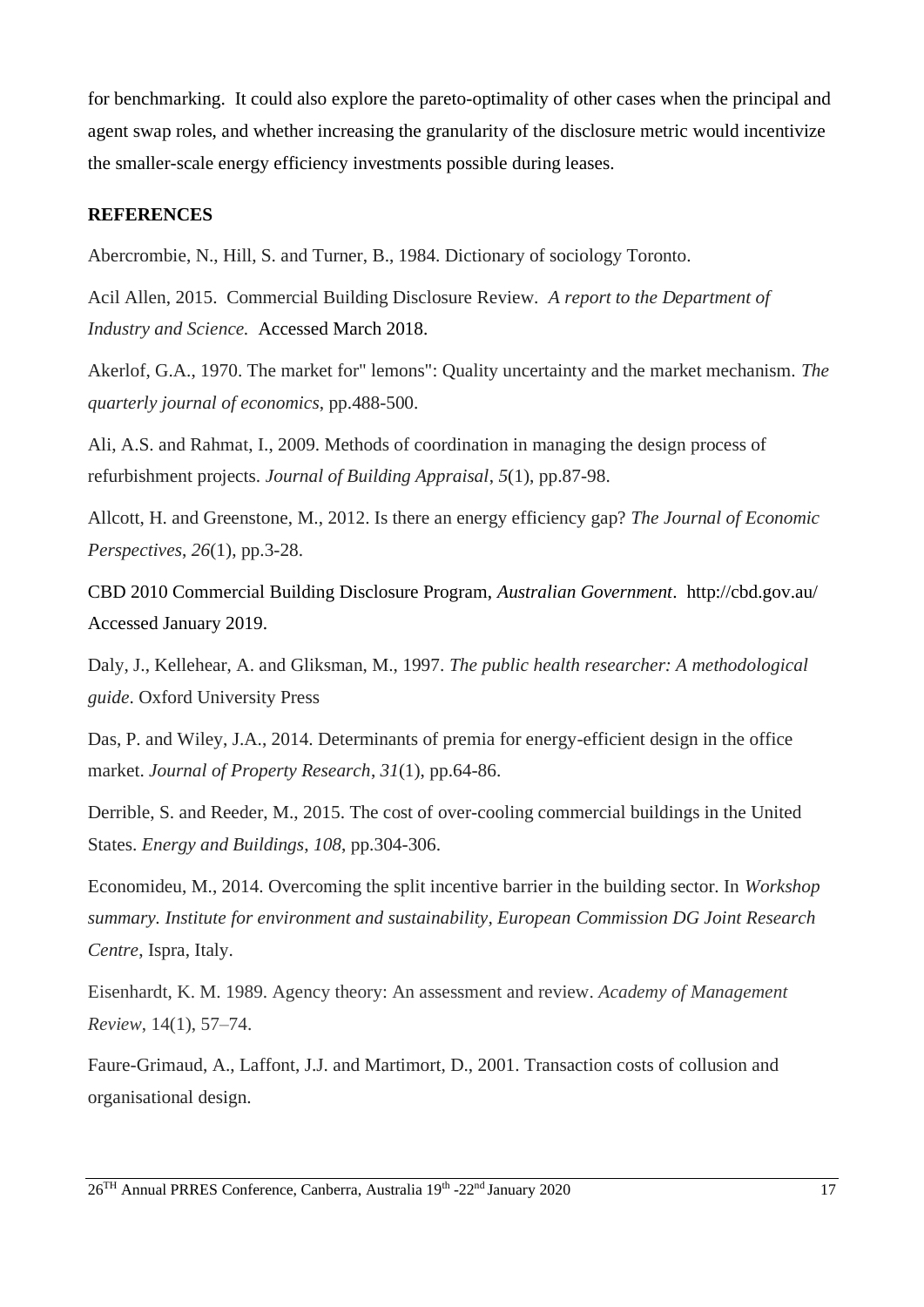Fuerst, F. and McAllister, P., 2011. Green noise or green value? Measuring the effects of environmental certification on office values. *Real estate economics*, *39*(1), pp.45-69.

Fudenberg, D. and Tirole, J., 1990. Moral hazard and renegotiation in agency contracts. *Econometrica: Journal of the Econometric Society*, pp.1279-1319.

Gillingham, K., Harding, M. and Rapson, D., 2012. Split incentives in residential energy consumption. *The Energy Journal*, *33*(2), p.37.

Godfrey, A., 2020. Bundling and splitting: workspace tenure in two vectors. *Pacific Rim Property Research Journal*, pp.1-12.

Hamel, J., Dufour, S. and Fortin, D., 1993. *Case study methods* (Vol. 32). Sage.

Ivankova, N.V., Creswell, J.W. and Plano Clark, V.L., 2007. Foundations and approaches to mixed methods research. *First steps in research. Pretoria: Van Schaik*, pp.253-282.

[Hart, Oliver,](https://en.wikipedia.org/wiki/Oliver_Hart_(economist)) 1995. *Firms, Contracts, and Financial Structure*. Oxford University Press

Hölmstrom, B., 1979. Moral hazard and observability. *The Bell journal of economics*, pp.74-91.

Hudson, L.A. and Ozanne, J.L., 1988. Alternative ways of seeking knowledge in consumer research. *Journal of consumer research*, *14*(4), pp.508-521.

Hsu, D., 2014. How much information disclosure of building energy performance is necessary? *Energy Policy*,*64*, pp.263-272.

Ivankova, N.V., Creswell, J.W. and Plano Clark, V.L., 2007. Foundations and approaches to mixed methods research. *First steps in research. Pretoria: Van Schaik*, pp.253-282.

Jessoe, K., Papineau, M., and Rapson, D., Utilities Included: Split Incentives in Commercial Electricity Contracts (2019). CESifo Working Paper No. 7734.

SSRN: <https://ssrn.com/abstract=3422629>

Krishnamurthy, C.K.B. and Kriström, B., 2015. How large is the owner-renter divide in energy efficient technology? Evidence from an OECD cross-section. *The Energy Journal*, pp.85-104.

Lincoln, Y.S. and Guba, E.G., 1990. Judging the quality of case study reports. *International Journal of Qualitative Studies in Education*, *3*(1), pp.53-59.

Molho, I., 1997. *The economics of information: lying and cheating in markets and organisations*. Oxford, England/Malden, MA: Blackwell, p. 262